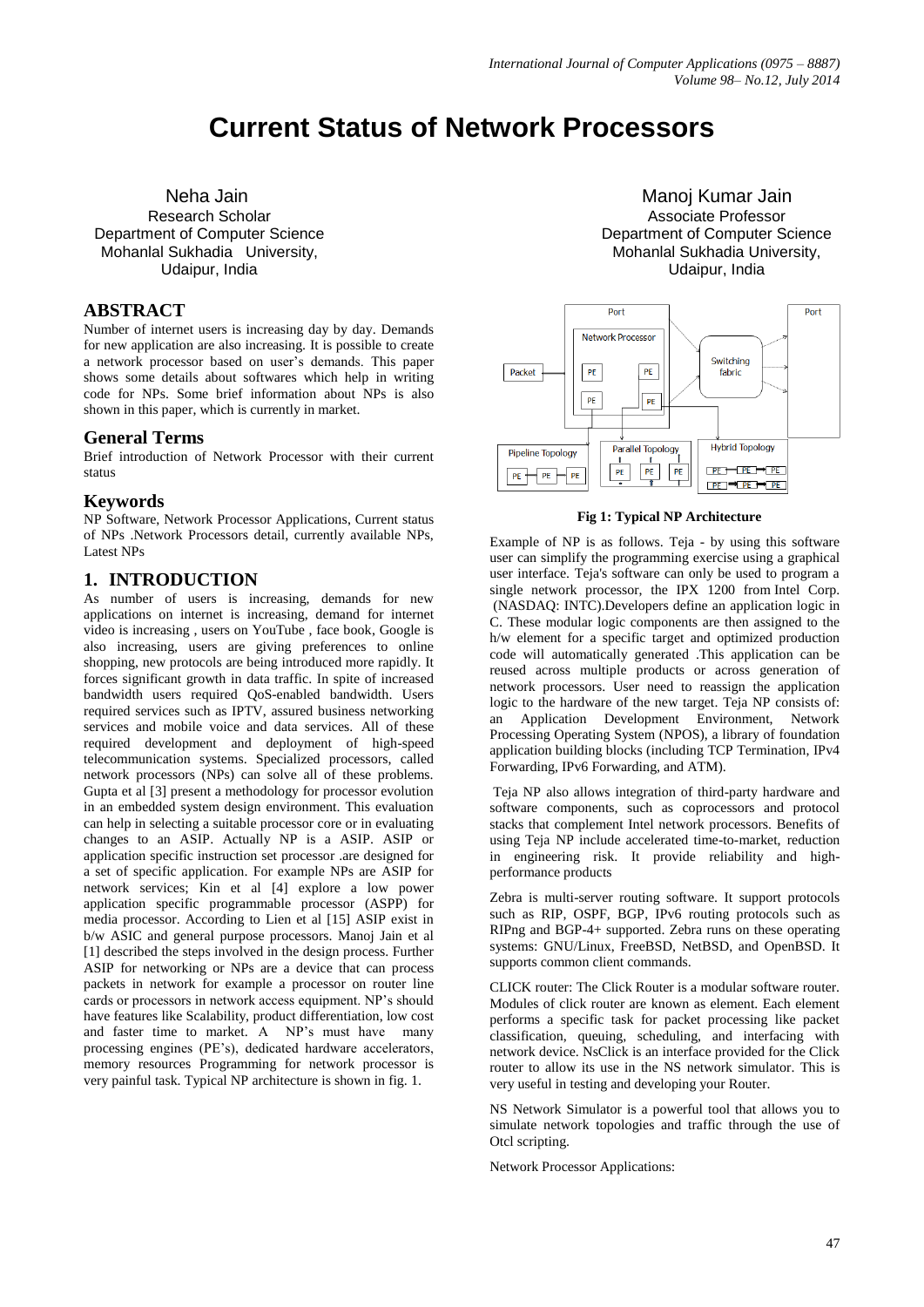Routing table lookup: Determine the next hop for incoming packets,

Packet Classification: classify packets using header fields against a set of rules,

URL-based Switching: Distribute HTTP requests based on URLs, Transcoding, Encryption/Decryption, intrusion detection, firewall, access control checking, denial-of-service.

Network Processors which are considered in this paper are: Bay Microsystems: Chesapeake, Au1550 network processor, XLP980 Network Processor, C-5 Network Processor, CX8620x, EZchip's NP product family, Marvell Xelerated HX300 Family of Network Processors, Anybus NP40™ network processor, FP3: 400G network processor.

# **2. BAY MICROSYSTEMS: IMPLEMENT CHESAPEAKE**

It is a 50Gbps Network Processor. It supports traffic management. In Today's market Chesapeake performance is highest of any Network Processor. It is using the lowest power per Gbps in its class. It has 50G raw data interfaces, 125G internal data path. It can process 122 million packets per second.

In conventional multicore processors each core runs a sequence of instructions with associated data, but in Bay designs the packet data move from one core to another. Each core executes just one instruction. The data move, but the instructions do not move. For algorithms that are relatively short and require little or no looping, this is a surprisingly efficient approach in spite of all the data movement. The key is that each time the data hop from one core to another; it's a very short hop. Also, this architecture is highly deterministic- the packet will definitely get all the processing it needs by the time it leaves the far end of the pipeline. It's also a simple programming model; to the programmer, there's apparently only one core.

This processor support MEF (Metro Ethernet Forum) Services: E-Line, E-LAN, Hierarchical Bandwidth Profiles, VLAN Aware L2 Switching, Q-in-Q, PBT, Multicast, VPLS, PWE3, MEF10.1 compliant - Hard-QoS, Multiprotocol Stack. In the Chesapeake design, the pipeline is over 300 stages long, which defines the limit on how much processing can be performed on each packet. Bay has optimized different segments of the pipeline to perform different functions, which adds slightly to the programming complexity--but it seems like a good tradeoff. Chesapeake (110 nm, including also a traffic manager) only consume about 16Watt.

# **3. AU1550® PROCESSOR SECURITY NETWORK PROCESSOR**

Au1550: security network processor. It is a versatile highperformance, low-power, high integration security network system. It is suitable for use in Linux-based networking and remote access devices such as gateways, network attached storage (NAS) units, wireless access points, and VoIP (Voice over Internet Protocol) applications. The entire VPN packet protocol is implemented in hardware of Au1550. It supports DES, 3DES, AES, ARC-4, SHA-I, MD5. By implementing complete IPSEC packet-processing task in hardware, the Au1550 processor gives better security performance relative to other network processors.

This security engine supports virtual private network (VPN) solutions for both IPSec and SSL. It has configurable DDR or SDRAM memory interface which extends the powerperformance range. It is based on the MIPS32® instruction

set. It gives maximum performance at low power, the processor runs up to 500MHz. Power dissipation is less than 500Mw for the 400-MHz version. The processor clock speeds is 333, 400, and 500 MHz Target device operating system support is available for Linux, VxWorks, and Windows CE. NET. Au1550 Security Network Processor Architecture is shown in fig.2.



**Fig2: Au1550 Security Network Processor Architecture**

#### **4. XLP980 NETWORK PROCESSOR**

Broad corp. introduced the world's highest performance multicore network processor architecture: the XLP980. According to it, this NP can compute 1 trillion operations per second. It is manufactured in a 28nm CMOS process. The 28nm chip uses 20 quad-threaded, out-of-order MIPS cores to drive throughput to 160 Gbits, scalable to 1.28Tbits/s using multi-chip coherency. The XLP980 is optimized for deployment of network functions such as hardware acceleration, virtualization and deep packet inspection.

XLP processor incorporates several networking acceleration engines. Broadcom has described the self governing operations of these engines, such as packet processing, encryption/decryption, RSA acceleration, compression and decompression, storage acceleration, and pattern matching. XLP's put these engines together and process packets completely without the CPU's intromission. System designers can combine XLP's autonomous packet processing with the processor's hardware virtualization to meet the requirements of emerging applications, such as network functions virtualization (NFV). NFV decouples the network functions, such as network address translation (NAT), firewalling, intrusion detection, domain name service (DNS), caching, etc., from hardware appliances, so they can run in software. Broadcom has designed virtualization capabilities into all functional blocks of the processor, including the CPUs, engines, accelerators, and I/Os. These blocks work in unity to support virtualization through the device without needing the CPU to manage operations. System designers need not to worry about packet processing performance, and they can focus on Layer 4-7 applications.

# **5. C-5 NETWORK PROCESSOR**

This processor works at all levels of the protocol stack: Layers 2-7. Its operating frequencies: 166MHz, 200MHz, and 233MHz. It can transmit up to 15 million packets per second at wire speed. It has 17 programmable RISC Cores (for cell/packet forwarding) and 32 programmable Serial Data Processors (for processing bit streams). It can perform up to 133 million table lookups per second. The main components of the C-5 NP are: Channel processors, Executive Processor,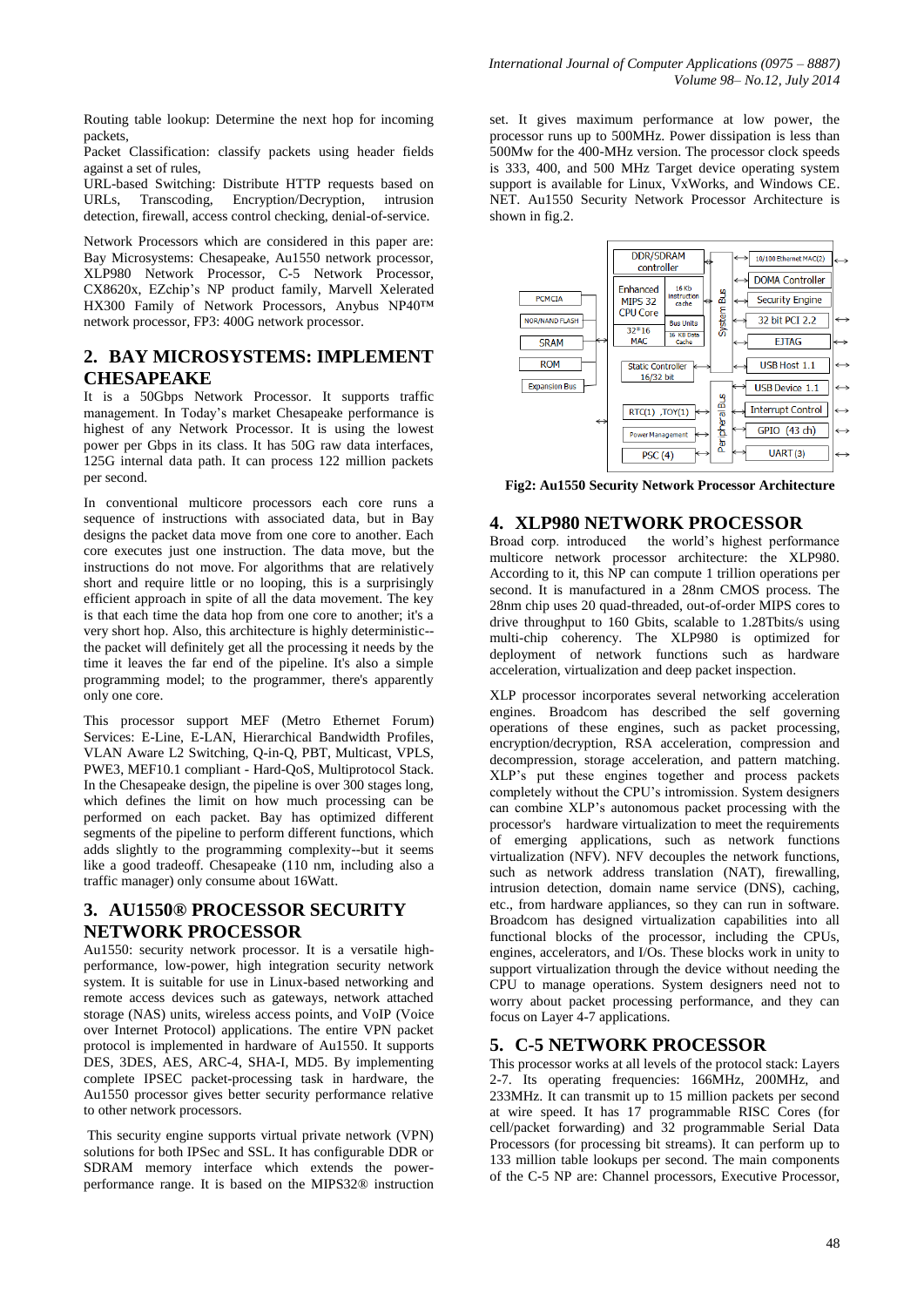Fabric Processor, Buffer Management Unit, Table Lookup Unit, and Queue Management Unit.



 **Fig 3: C-5 Network Processor Architecture**

#### **6. CX8620x**

It provides networking system solutions for a wide variety of mainstream applications in the residential and small office/home office environments. It is based on a 180 MHz ARM926. This network processor has an integrated switch on its single-chip. This switch supports five 10/100 Mbps Ethernet ports with auto MDIX capabilities. It support Ethernet, 802.11 through a PCI interface and can provide Internet access sharing capability for multiple PCs. It is based on IEEE 802.3 specification. It includes five embedded DSP-



 **Fig 4: CX8620x Network Processor Architecture**

based 10Base-T/100Base-TX transceivers. An auto negotiation function determines the selection of either the 10Base-T or 100Base-Tx mode. It has advanced Serial and VoIP capabilities. It has an MMU for Linux and WinCE support. It supports high speed secure VPN Implementations.

## **7. EZCHIP'S NP PRODUCT FAMILY**

Network processor of this family is cost effective, power and board-space efficient. They are used in Metro Switches, Edge and Core Routers, Data Center Switches, 3G/4G Wireless Infrastructure Equipment. It supports Ethernet Aggregation Nodes, Multi-10Gbps Firewalls & VPN. It can be used in Intrusion Detection Appliances, Server Load Balancing Switches, Network Monitoring and Analysis Services.

NP-5 Network Processor: 240-Gigabit Network processor for Carrier Ethernet Applications. It has integrated 240Gbps traffic management which provides granular bandwidth control. It is Suited for line card, services card and pizza box

applications. It uses DDR3 DRAM memory chips for minimizing power and cost.

EZchip's scheduled to sample, in 2014, a newest product family, the NPS – Network Processors for Smart networks. It will be based on C-Based programming, Linux Operating System. It will provide full 7-layer processing, integrated traffic management, security and DPI hardware acceleration. Thus NPS is enabling for a wide range of network services, provide extremely high performance. Any s/w update can be made according to need and make the NPS an excellent fit to facilitate the next transition in the networking market.

# **8. MARVELL XELERATED HX300 FAMILY OF NETWORK PROCESSORS**

Carrier Ethernet packet processing is the main job of the processors which belongs to this family. Targets of HX300 Family of Network Processors are switch-routers, Packet-Optical Transport/OTN, metro aggregation as well as cloud computing platforms. The family has five members: HX337, HX336, HX326, HX330, and HX320. HX300 family can perform packet processing, switching, traffic management, and Ethernet MAC and PHY functionality. TCAM, SRAM are integrated in these processors. TCAM (ternary contentaddressable memory) is a specialized type of highspeed [memory](http://searchmobilecomputing.techtarget.com/definition/memory) that searches its entire contents in a single [clock cycle.](http://searchwinit.techtarget.com/definition/clock-cycle) By using this speed of route lookup, [packet](http://searchnetworking.techtarget.com/definition/packet) classification, packet forwarding is increased. Processor of this family offer the low cost and power efficiency of custom designed fixed-function ASICs. And also provide advantages of reduced time to market and value differentiation through software.



#### **Fig 5: Marvell Xelerated HX300 Family of Network Processors Architecture 9. ANYBUS NP40™ NETWORK**

**PROCESSOR**

The Anybus NP40 is suitable for all major industrial networks. It is best for the application like high-end real-time Industrial Ethernet and fieldbus applications which has fast network cycles and synchronization demands. The Anybus NP40 is a flash-based, single chip network processor that includes a high-performance ARM® Cortex™-M3 and an FPGA fabric. The FPGA fabric is used to implement the various real-time Ethernet interfaces while the ARM core is used to run the protocol and application stacks. Since the NP40 is Flash-based, the device can be re-programmed for several different industrial Ethernet networks. This means that a single hardware platform can support several different networks by simply downloading new firmware. For high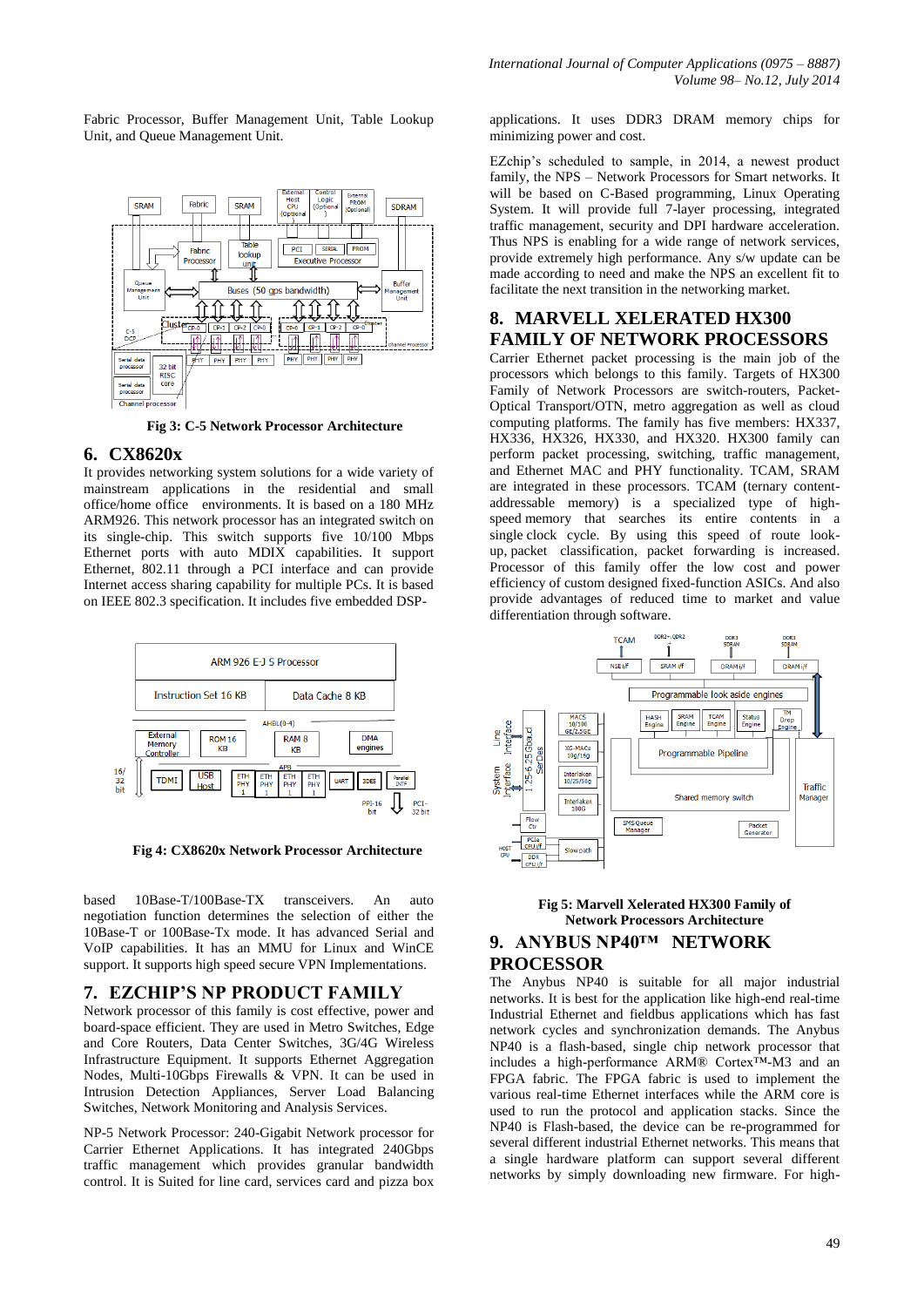performance networks, the architecture makes it possible to get practically immediate data transfer with "zero delay". Optimized stacks and controllers the network controllers, implemented in hardware (VHDL), are together with the protocol stacks optimized for best performance and flexibility. A unique API handling method separates the network application from the host interface. It provides a high performance, event-driven architecture which is flexible and straight-forward to modify and extend. Protocol preprocessing is done in hardware (VHDL).

# **10. POWER EDGE OF NETWORK (POWEREN) PROCESSOR**

The IBM Power Edge of Network (PowerEN) processor delivers throughput oriented computing, connectivity efficiency, flexible and scalable resource deployment capability to fulfill the requirement of Smarter Systems. PowerEN integrates sixteen general purpose processors. PowerEN has the embedded hardware accelerators necessary for some key applications like Host Ethernet acceleration for network protocol processing, Encryption/ Decryption acceleration, Pattern Matching acceleration, Extensible Markup Language (XML) acceleration, Compression/ Markup Language (XML) acceleration, decompression acceleration. It works on layer 4-7.

## **11. FP3: 400G NETWORK PROCESSOR**

It is the world's first 400G network processor. The speed of FP3 network processor is four times faster than the speed of the most advanced networks available today. It provides high performance and advanced Quality of Service (QoS). It is highly scalable. Its power consumption is half less than (per Gb/s) as compared to power consumption of FP2. Other network processor currently present in market can only achieve high performance by sacrificing the range of services they support; or conversely, they can scale services support by limiting performance. But FP3 can simultaneously scale both performance and services without any compromise. In order to achieve 400 Gb/s, the FP3 uses 40 nm chip technology in its design. It has 288 RISC cores. Its core frequency is *Ghz.* It reduces transistor size and enables more processing capacity to be delivered in a smaller package. Today's memory technology does not support 400 Gb/s processing capability. Therefore, Alcatel-Lucent has worked very closely with leading memory suppliers to develop new techniques to

increase the speed of memory access and accelerate the leap to 400 Gb/s processing capability. Its active power management is built into the chip design. In order to ensure optimal energy efficiency across diverse applications it provides facility to turn off portions of the chip, where features are not being used.

# **12. COMPARISON OF DIFFERENT NPs**

Chesapeake network processor uses pipeline architecture and DRAM Controller. It has 125G internal data path and 50G raw data interfaces. AU1550® processor uses Descriptorbased DMA (DDMA).It Operates in parallel to CPU pipeline. Provide support for DES, 3DES, AES, ARC4, SHA1, MD5. XLP980 network Processor focus on Layer 4-7 applications. It is optimized for deployment of network functions such as hardware acceleration, virtualization and deep packet inspection. C-5 network processor has 17 programmable RISC Cores (for cell/packet forwarding) and 32 programmable Serial Data Processors (for processing bit streams). While CX8620x supports complete networking system solutions for a wide variety of mainstream applications in the residential and SOHO environments. ANYBUS NP40™ network processor has event-based hardware API. This comparison is shown in table 1.

## **13. CONCLUSION**

In this report survey of different fields of networking where network processors can be used, different software tools which can help in writing network processors are presented. This paper also present features of different network processors. Bay micro system design does not provide security of data. DES or AES implementations are not supported. It has DRAM implementation, but TCAM is available in the market which is much faster than DRAM. By using it, performance can be increased drastically. Au1550 processor provides security services, but it also uses DDR or SDRAM which give low performance as comparatively TCAM. XLP980 works on layer 4 to 7, but processor working on all layers is also available in market e.g. C-5 NP, N-5 NP. Though a significant improvement is made by various manufactures but still scope of improvement exists.

|                                 | Architectural<br><b>Discussion</b>              | <b>Task based</b>                                                                                                                                                 | <b>Sample Features</b>                                                                                                                                                        |
|---------------------------------|-------------------------------------------------|-------------------------------------------------------------------------------------------------------------------------------------------------------------------|-------------------------------------------------------------------------------------------------------------------------------------------------------------------------------|
| Chesapeake                      | Pipeline Architecture<br><b>DRAM</b> Controller | 50G raw data interfaces<br>125G internal data path<br>122 million packets per second<br>processing capacity<br>TM supports Hierarchical<br>Scheduling and Shaping | 50G raw data interfaces 125G<br>internal data path.<br>122 million packets per<br>second processing.<br>MEF10.1 compliant - Hard-<br><b>OoS</b><br><b>Multiprotocol Stack</b> |
| AU1550 <sup>®</sup> Processor   | <b>High Speed MIPS</b>                          | Operates in parallel to CPU                                                                                                                                       | Direct support for DES,                                                                                                                                                       |
|                                 | CPU Core                                        | pipeline                                                                                                                                                          | 3DES, AES, ARC4, SHA1,                                                                                                                                                        |
|                                 | Pipeline: Scalar 5-                             | Executes all integer multiply and                                                                                                                                 | MD <sub>5</sub>                                                                                                                                                               |
|                                 | stage pipeline                                  | divide instructions                                                                                                                                               | Full IPSec packet protocol                                                                                                                                                    |
|                                 | Descriptor-based                                | High speed access to on-chip                                                                                                                                      | processing implemented in                                                                                                                                                     |
|                                 | DMA (DDMA)                                      | buses                                                                                                                                                             | hardware                                                                                                                                                                      |
| <b>XLP980 Network Processor</b> | Manufactured in a                               | Focus on Layer 4-7 applications.                                                                                                                                  | optimized for deployment of                                                                                                                                                   |
|                                 | 28nm CMOS process                               | can computes 1 trillion operations                                                                                                                                | network functions such as                                                                                                                                                     |

#### **Table 1: Comparison of different Network Processors**